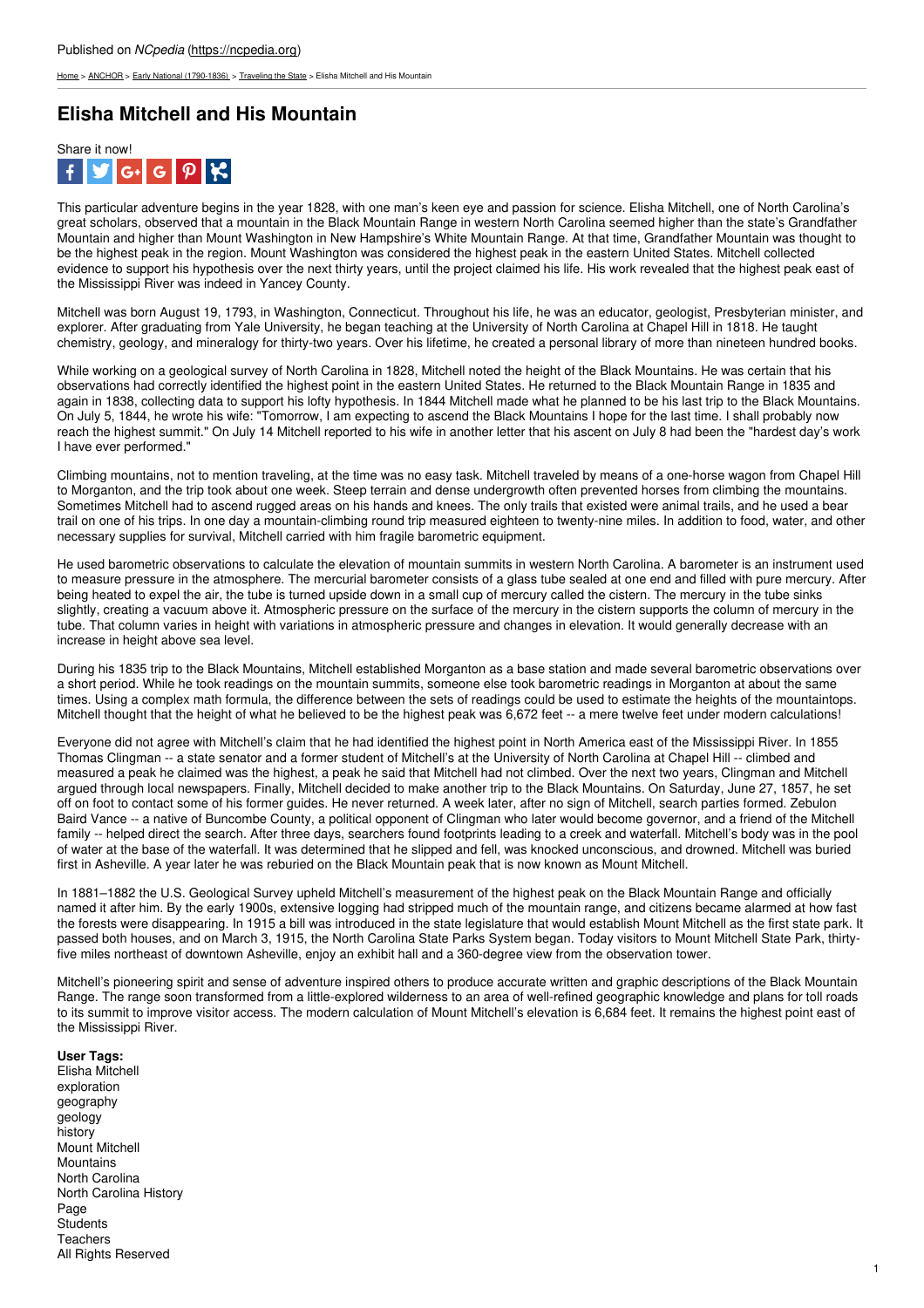**From:** LEARN NC North Carolina History: A Digital Textbook **Copyright Date:** 2006 **People:**



Elisha Mitchell

**Places:**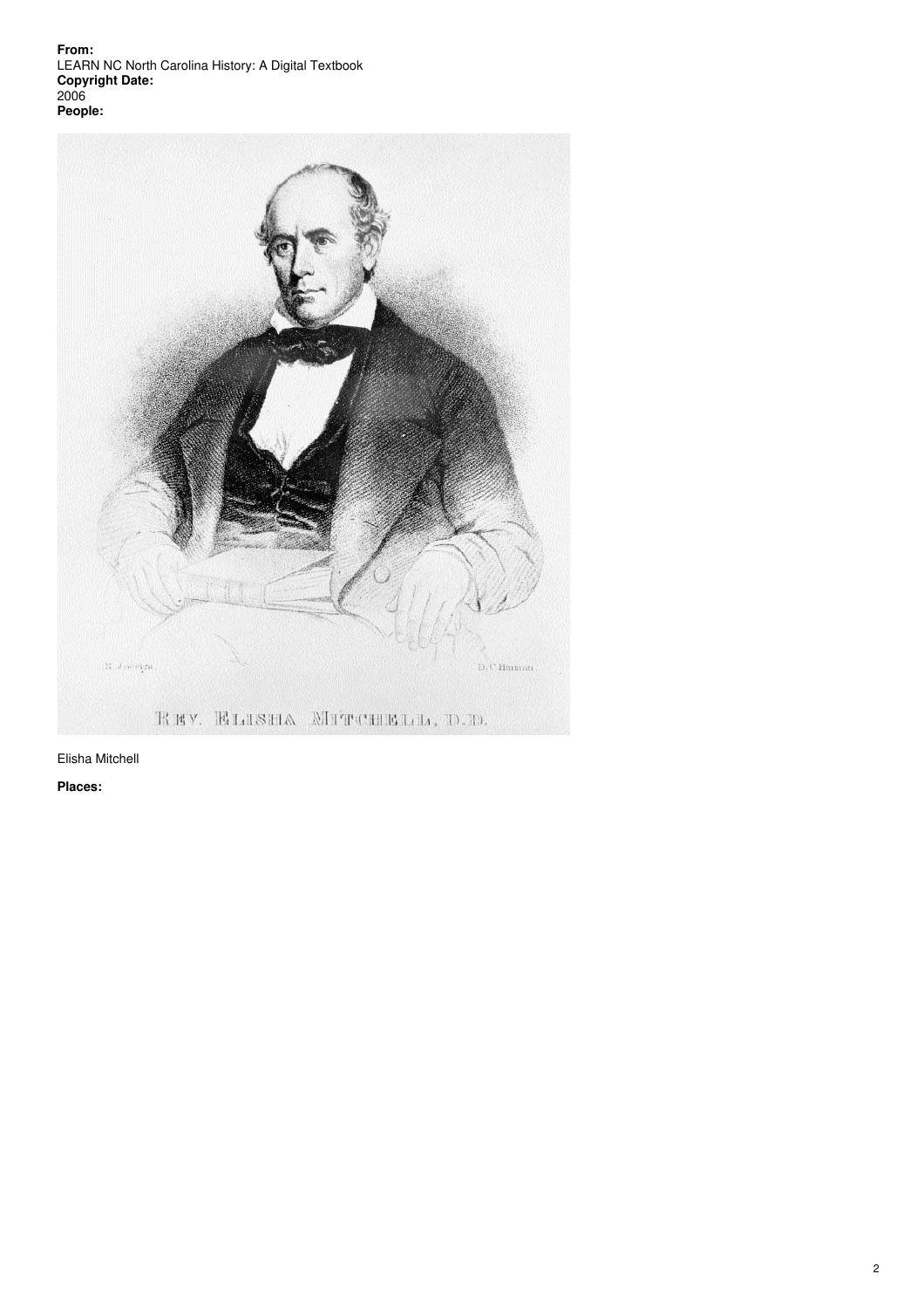

Sign at the summit of Mount Mitchell with Mount Craig in the background.



[1]

[2] Clingmans Dome, on the border between North Carolina and Tennessee, is the second-highest peak in the eastern United States. **Artifacts:**